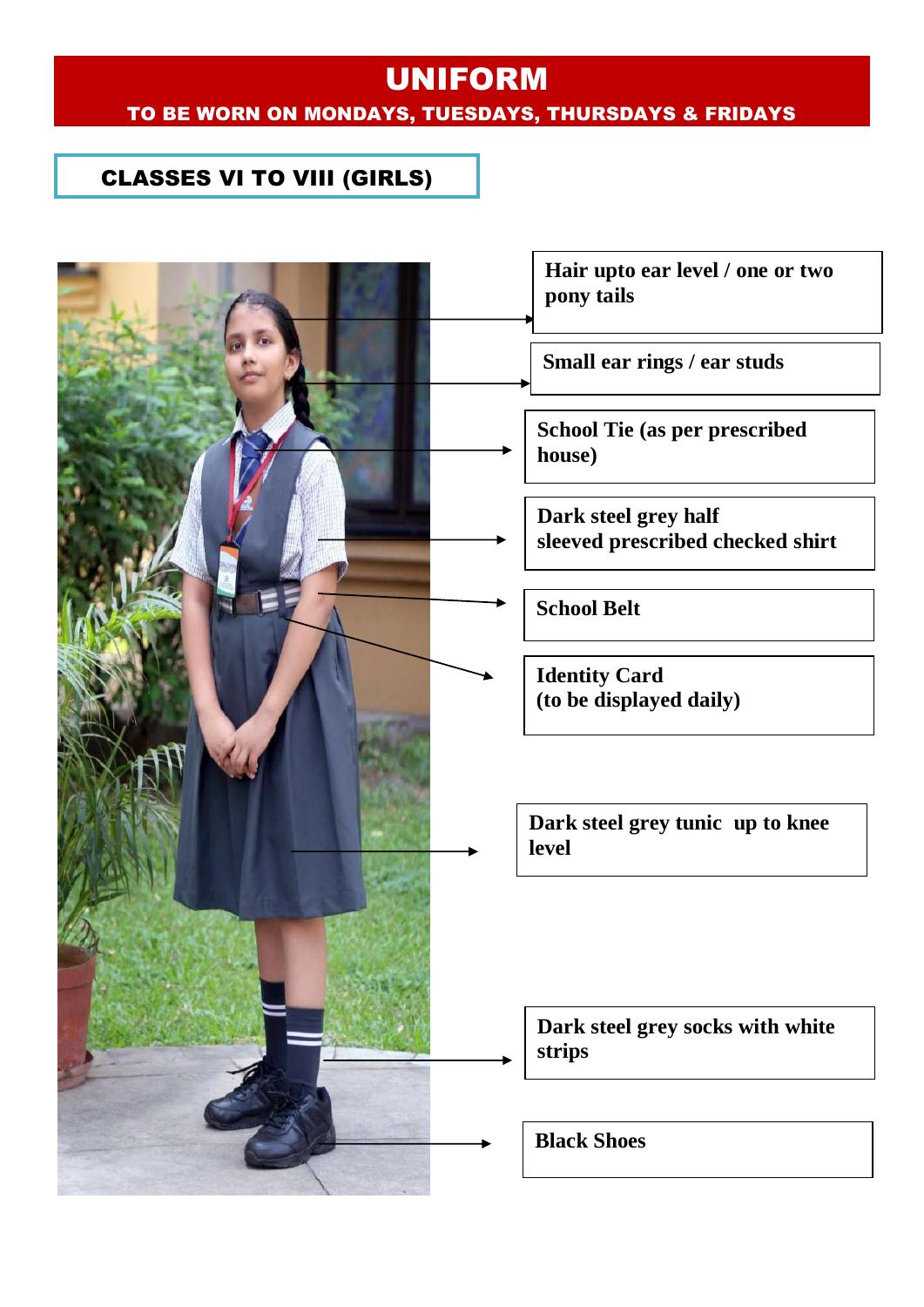#### CLASSES VI TO VIII (BOYS)

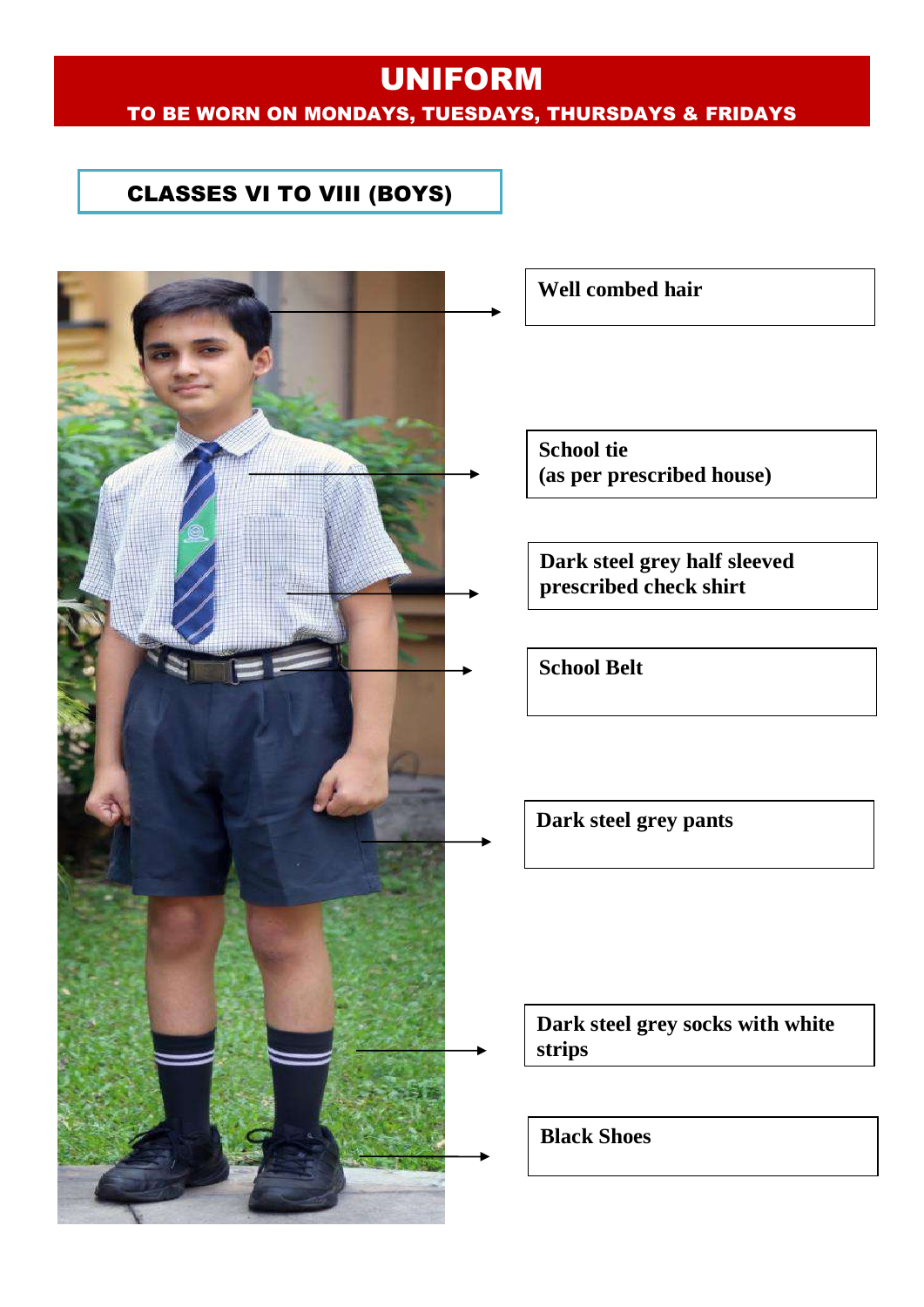## UNIFORM TO BE WORN ON WEDNESDAY & SATURDAY

#### CLASSES VI TO VIII (GIRLS)



**Hair up to ear level / one or two pony tails**

**School Tie (as per prescribed house)**

**White half sleeved shirt**

**School Belt**

**White tunic skirt up to knee level**

**White socks**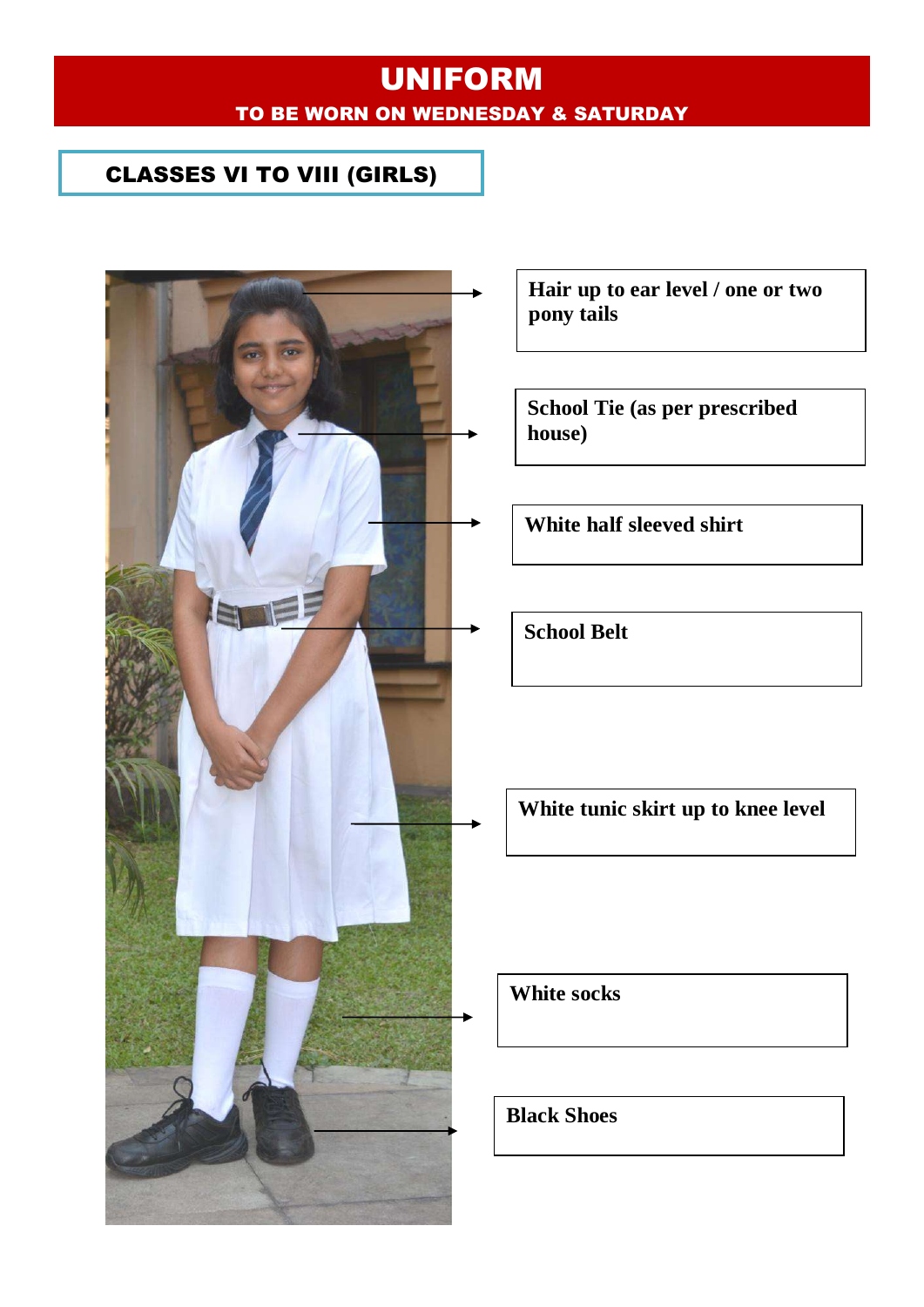## UNIFORM TO BE WORN ON WEDNESDAY &SATURDAY

#### CLASSES VI TO VIII (BOYS)



**Well combed hair**

**School Tie (as per prescribed house)**

**White half sleeved shirt**

**School Belt**

**White half pants** 

**White socks**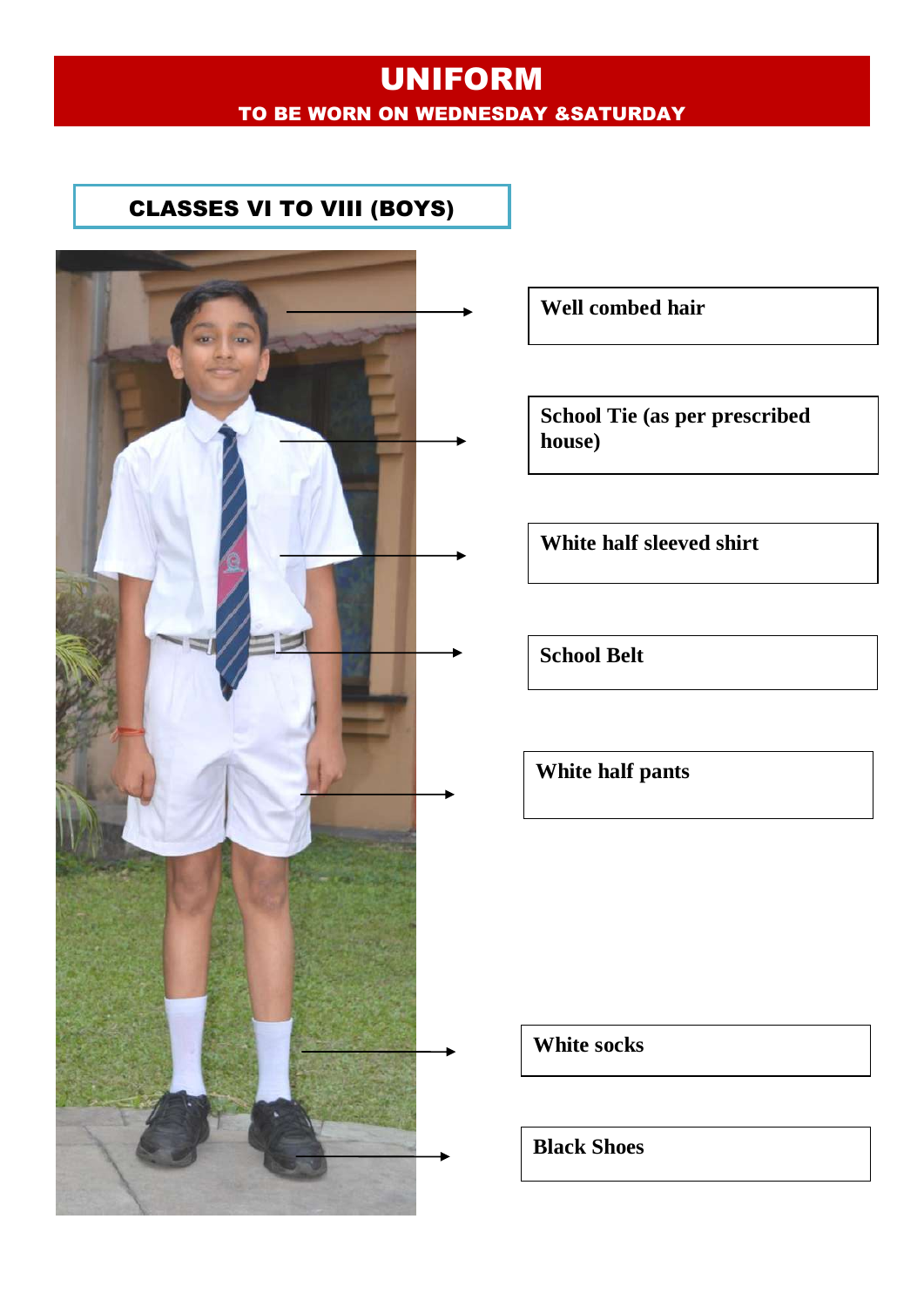# WINTER UNIFORM

## CLASSES VI-VIII (BOYS)



**Well combed hair**

**School tie as per the prescribed house**

**Identity card**

**Steel grey pullover**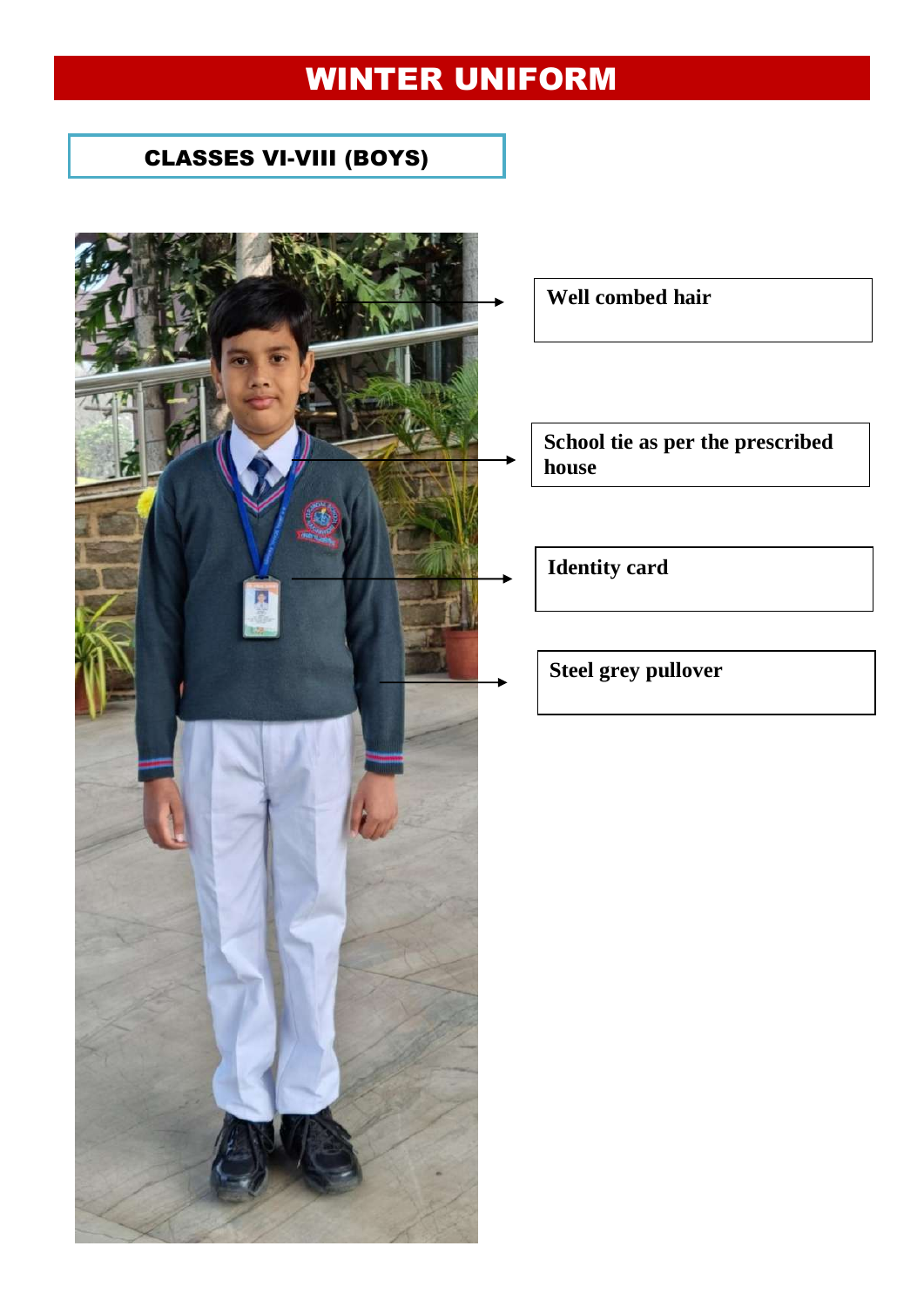#### CLASSES IX-XII (GIRLS)



**Hair up to ear level / one or two pony tails**

**School Tie (as per prescribed house**

**Dark steel grey half sleeved prescribed checked shirt**

**Identity Card (to be displayed daily)**

**School Belt**

**Dark steel grey tunic skirt upto knee level**

**Dark steel grey socks with white strips**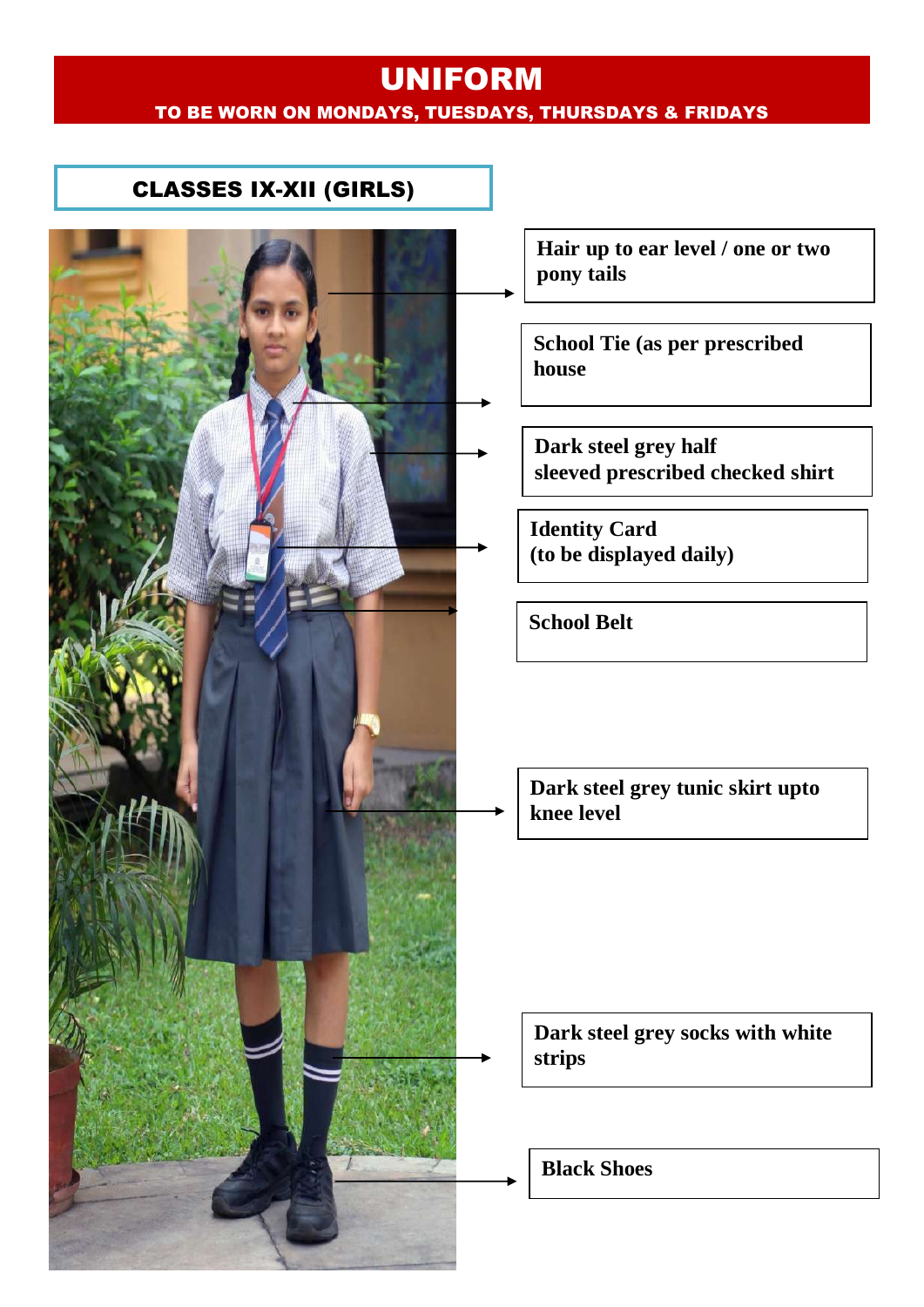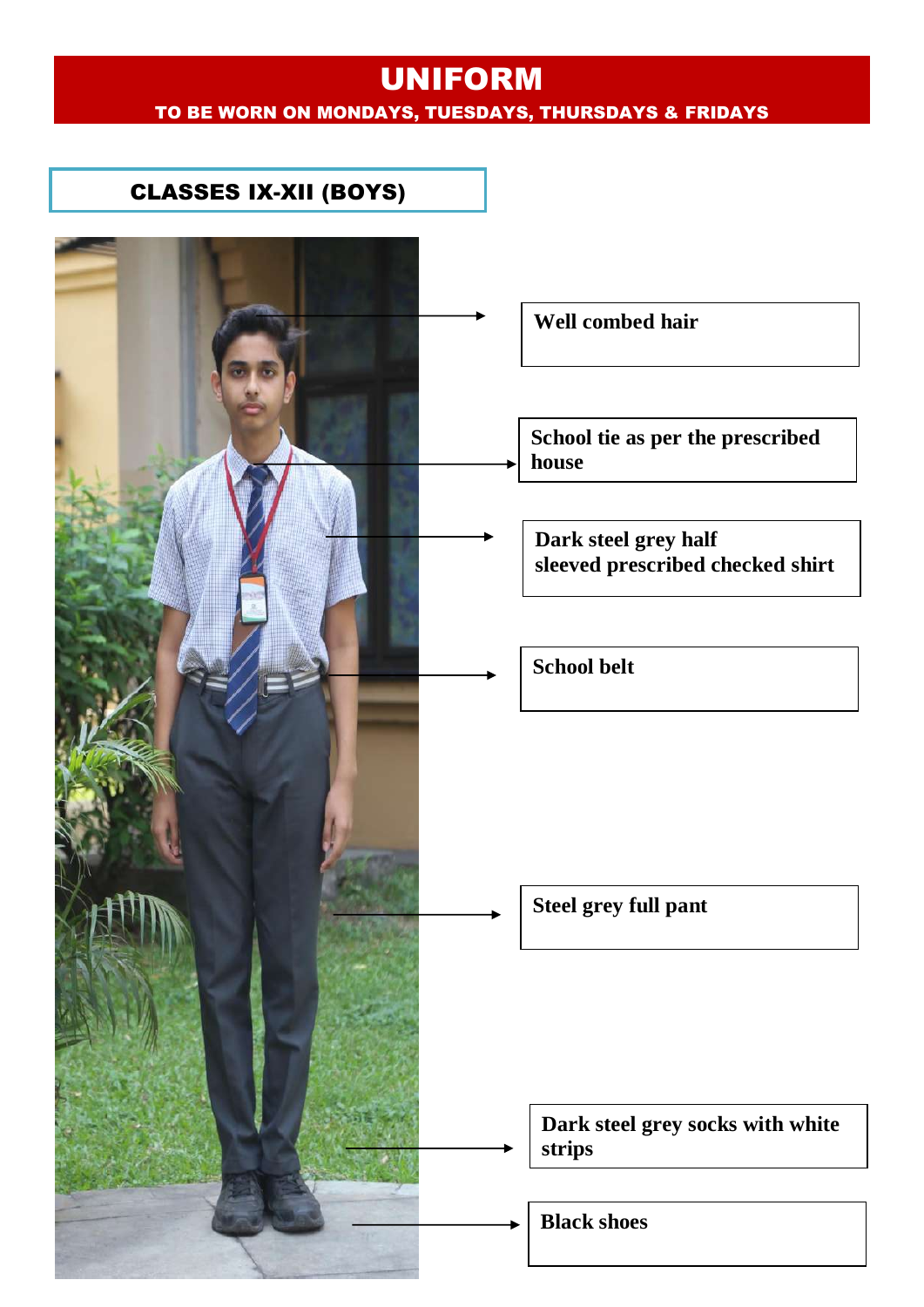## UNIFORM TO BE WORN ON WEDNESDAY & SATURDAY

#### CLASSES IX-XII (BOYS)

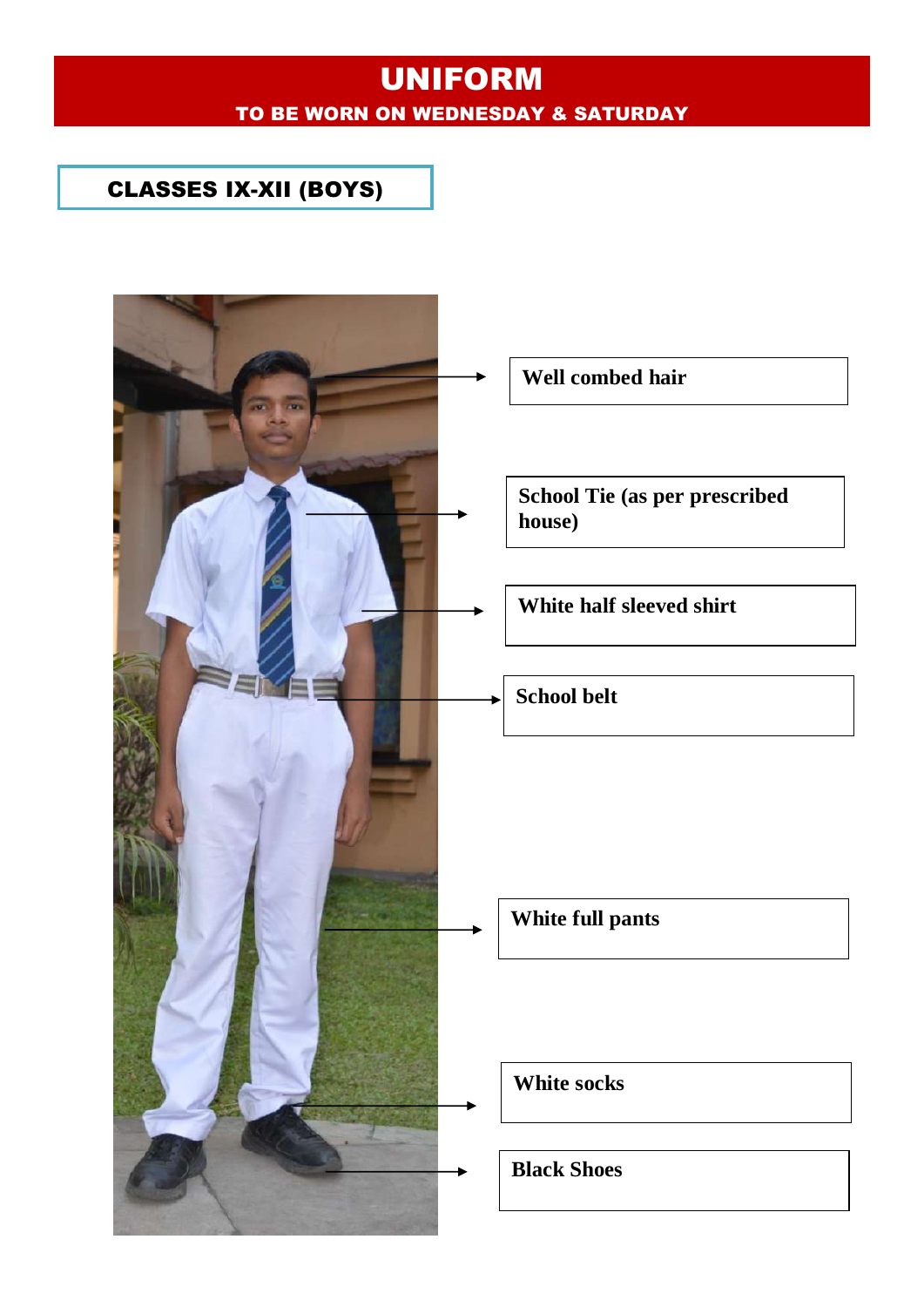## UNIFORM TO BE WORN ON WEDNESDAY & SATURDAY

#### CLASSES IX-XII (GIRLS)

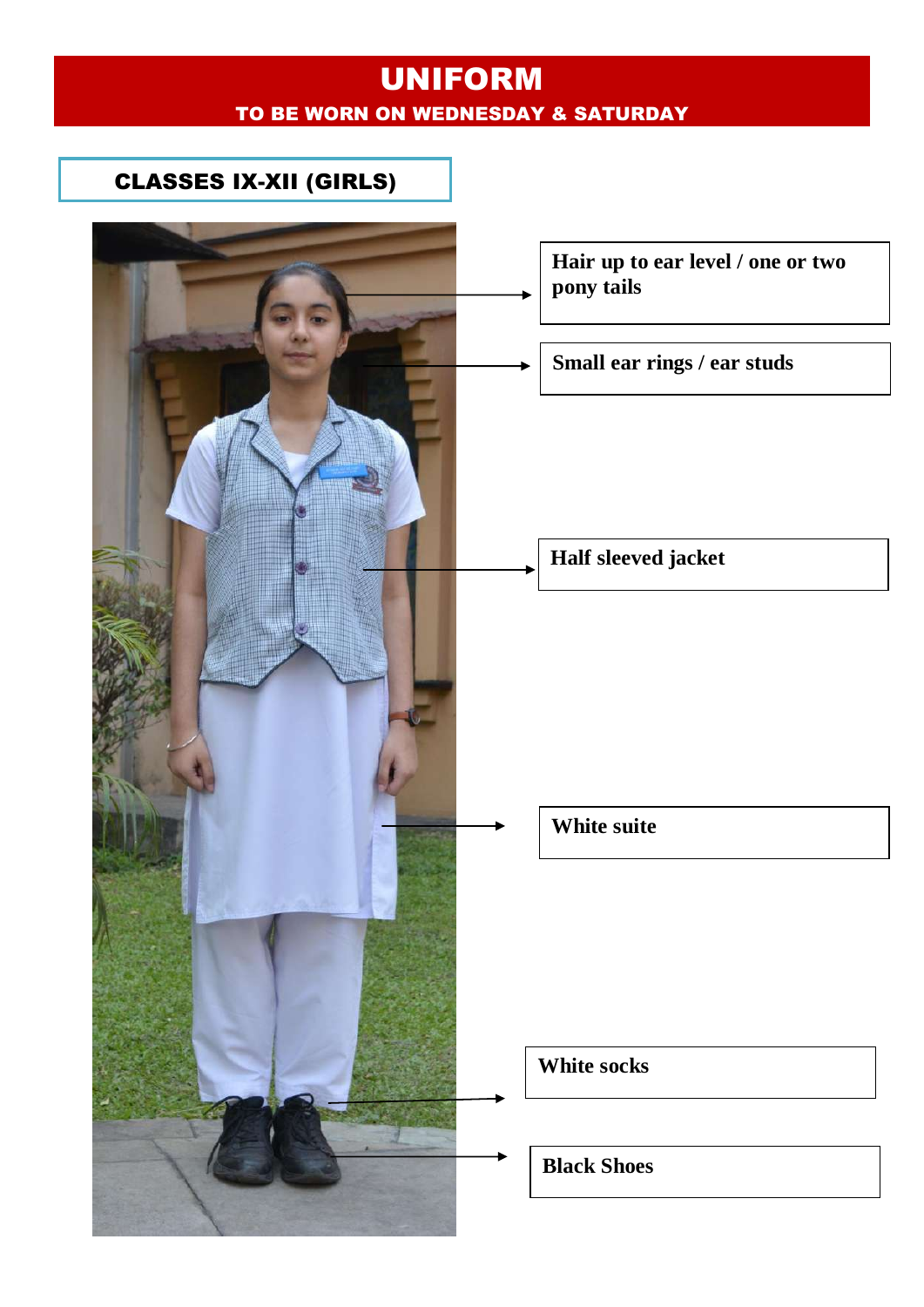#### WINTER UNIFORM TO BE WORN ON MONDAYS, TUESDAYS, THURSDAYS & FRIDAYS (NOVEMBER TO MARCH)

#### CLASSES IX-XII (GIRLS)



**Hair up to ear level / one or two pony tails**

**School Tie (as per prescribed** 

**Dark blue blazer**

**Dark steel grey tunic skirt up to knee level**

**Dark steel grey socks with white**